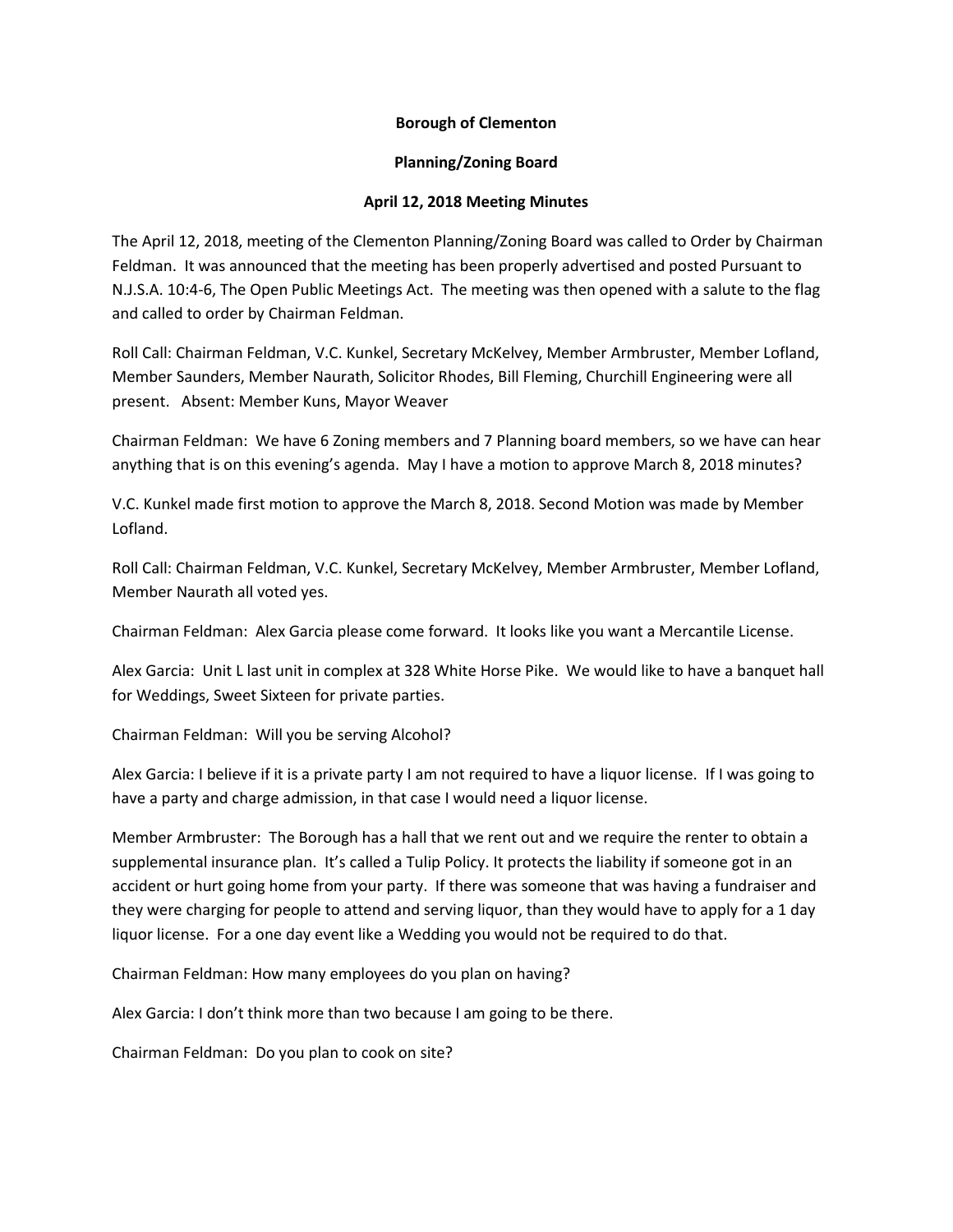Alex Garcia: No I will make arrangements from local restaurant to cater the food and bring in for the events.

Chairman Feldman: So you will have the caterer provide food for your events. All you do is supply the hall.

Alex Garcia: In some cases the client will supply food of their own. It would be an option for them.

Chairman Feldman: I see so you can provide the food, or they can bring their own.

Alex Garcia: We will also have two private contractors provided for security guards.

V.C. Kunkel: What is the hall capacity?

Alex Garcia: The Fire Marshall was there today and said it's 160.

V.C. Kunkel: Yes, I know it wasn't that many. You are only looking at under 100 parking spaces outside for that whole place. If you have an event when the other places are in operation, you will only have about 20 parking spaces available.

Alex Garcia: I was looking at the site. I would like to think one car can bring in 3 to 4 people. There is a school across the street I was going to ask if I could use their parking lot.

V.C. Kunkel: That would be an idea.

Solicitor Rhodes: I would like for you to be aware that if there is a school you would have to have written permission from the school. There is a requirement under NJ law that if you are within 500 feet of a Church or school you cannot serve alcohol, unless you have written permission.

Chairman Feldman: Have you made any arrangements for trash removal?

Alex Garcia: We will.

Chairman Feldman: what about a sign?

Alex Garcia: Can we start with a banner?

Chairman Feldman: That is allowed to be 40 square feet and allowed for 30 days. Then you will have to get a sign.

Alex Garcia: I plane on using the existing sign for Plaza.

Chairman Feldman: Then you will comply with the size, you will be fine. Your hours of operations 10 am until 2 am seven days? We don't have any restrictions regarding hours. Mayor and Council might and they have the final say.

V. C. Kunkel: Do you have sufficient bathrooms there? If a caterer comes in do you have someplace to heat the food?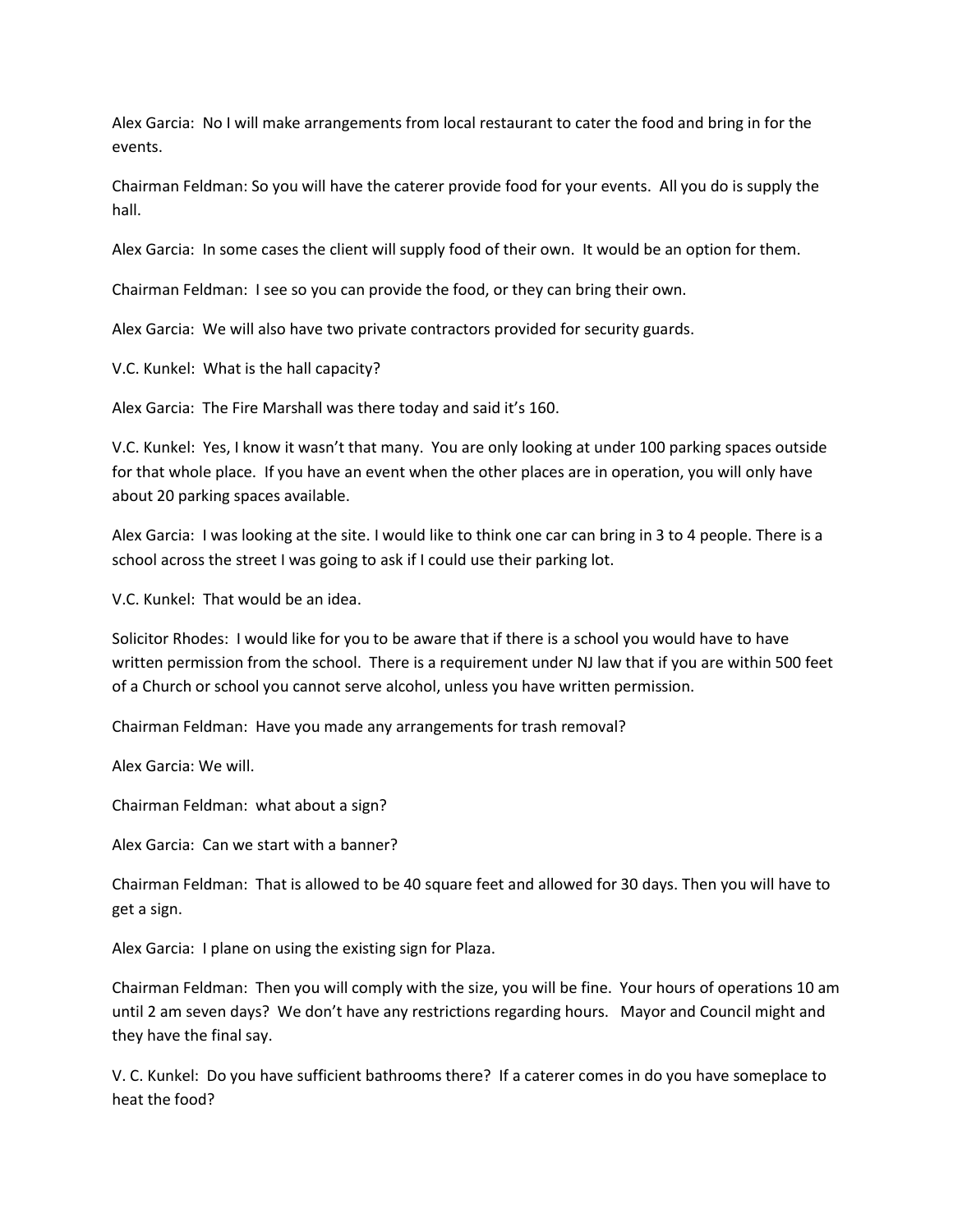Alex Garcia: We do have bathrooms. We plan on using sterno.

V.C. Kunkel: do you have sufficient lighting?

Alex Garcia: There is lighting out there.

Member Armbruster: I know there have been problems in the past regarding the lights. You do know that if there are issues, you will have to have them fixed. I have a concern regarding the people renting the hall. There have been halls rented by raves that could put a burden on the Police Department. I am asking that you be careful as to who is renting the hall and what they are having so you have enough onsite security. We rent our hall it hold 250 and a smaller hall like yours would be good.

Alex Garcia: We will be watching for that.

Member Armbruster: we want to have a tenant in there. But we do not want to have a burden on the town.

Chairman Feldman: May I have a motion for approval?

V.C. Kunkel: I make a motion for approval.

Member Armbruster: I make second motion.

Roll Call: Chairman Feldman, V.C. Kunkel, Secretary McKelvey, Mayor Weaver, Member Armbruster, Member Lofland, Member Saunders, Member Naurath all voted yes.

Member Armbruster: We will probably put this on the agenda for the first week in May for Council.

Chairman Feldman and Bill Fleming had a brief discussion regarding Jay Patel informal plans for a 400 square foot addition to his sort for a bathroom in his office. Chairman feels Mr. Patel needs to come to the board with a formal site plan. Bill Fleming looking into ordinance as he felt that since he was within the 400 square feet, he did not need to come before the board.

Solicitor Rhodes read resolution 2018-02 for Santander Bank for a sign variance.

Roll Call: Chairman Feldman, V.C. Kunkel, Secretary McKelvey, Member Lofland, Member Saunders, Member Naurath all voted yes.

Solicitor Rhodes read 2017-02 Douglas Reese and Cynthia Albright fence variance.

Roll Call: Chairman Feldman, V.C. Kunkel, Secretary McKelvey, Member Lofland, Member Saunders, Member Naurath all voted yes.

Member Armbruster: Updated the board about the Dilks family case. I don't know if it is in mediation. Council feels that there is no way he can build there. The Dilks family would agree to build a garage on the property. Most of the council does not agree to that. Should the Borough buy back the property to end this whole thing? This is costing the Borough money with legal fees.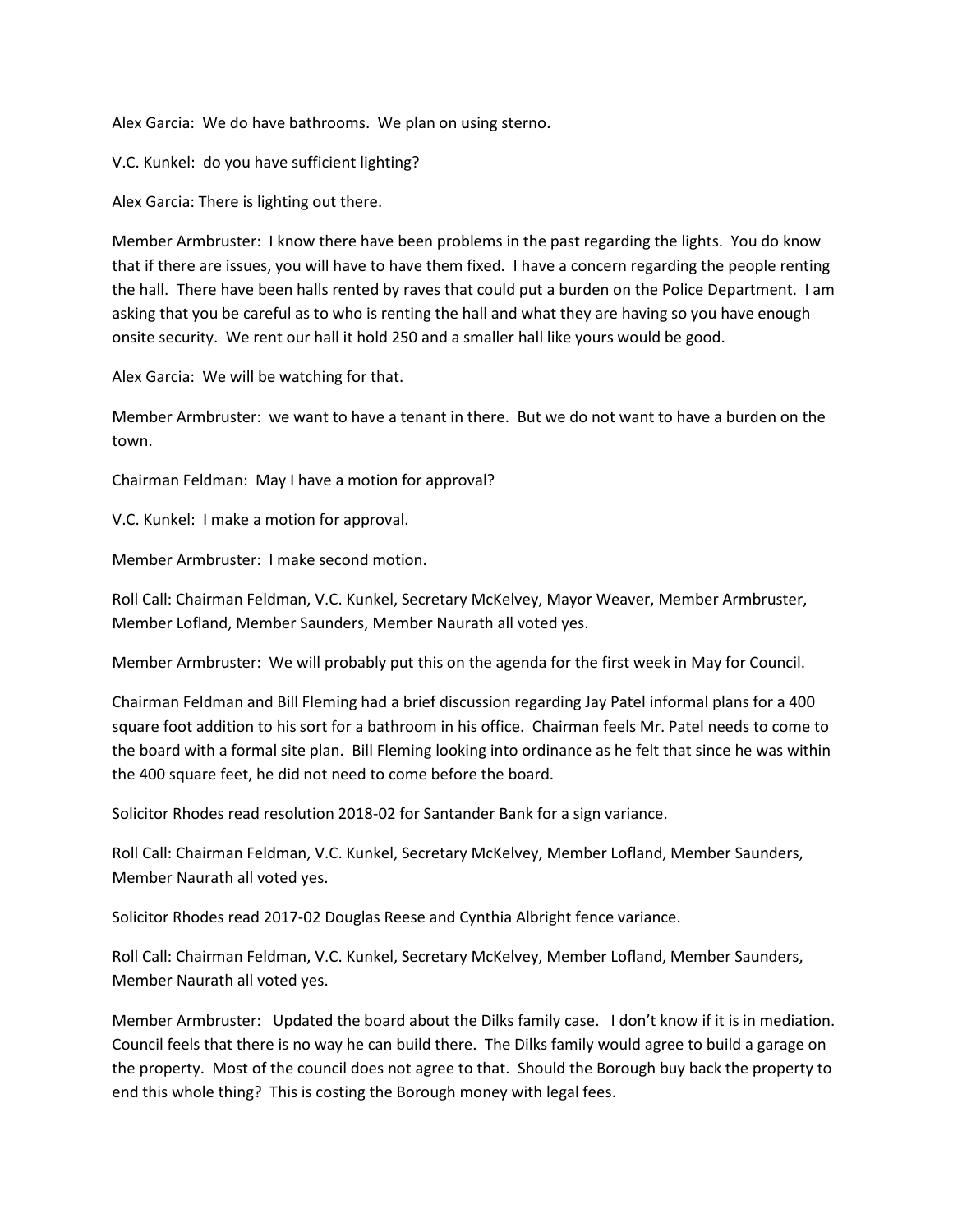Member Saunders: Wasn't that told to him at the time of purchase that he could not build on the property?

Member Armbruster: Mr. Dilks is saying he was not represented. Solicitor Botcheos had the paperwork to support that he was represented and that the lot was not to be built on. I would like to go to council with an opinion from the board if we should purchase the ground back for \$10,000.

Chairman Feldman: There are residents on both sides of the property.

Member Armbruster: Yes, one has been a participant with his opinion.

Solicitor Rhodes: Thinking logically, you are paying a large amount in attorney's fees. He will continue to store junk even if you win. You may want to take it back. It will be a win win.

Member Armbruster: We can buy it as open space. That's how and why we have that fund.

Member Saunders: He has fencing, junk piled high buy it.

Member Armbruster: We have a new Zoning Officer starting next week. He has animal control license. He took a pay cut to come and work for Clementon. He is going to work under the Construction Official until he meets the requirement for Zoning Officer. We have separate contract with animal control. I received a call today from Mr. Gambale regarding Ohio Ave. He would like to tear down the building and build five single residential family homes. The land was zoned for redevelopment with 6 conforming lots. Under redevelopment law, the redevelopment entity has say over what zoning does. That being said, the redevelopment entity is the council, they want what is in best interest of the town. They would want the applicant to come before this board and put to them for the decision.

Chairman Feldman: Does he have building experience?

Member Armbruster: He is branching out in a lot of areas. They are about to repave Ohio Ave. They will have the capital to buy the ground. Then work with a builder.

Chairman Feldman: What is going on with Walkers?

Member Armbruster: That was purchased over a year ago. They bought both liquor license and building.

Member Saunders: I talked to the girl she said they will be opening in two months.

Secretary McKelvey: Does the Code enforcement Officer enforce the shoveling of the sidewalks? If we can emphasize that as the school is going until June 20<sup>th</sup>.

Member Saunders: Who has to clean the sidewalk on the Gambale side?